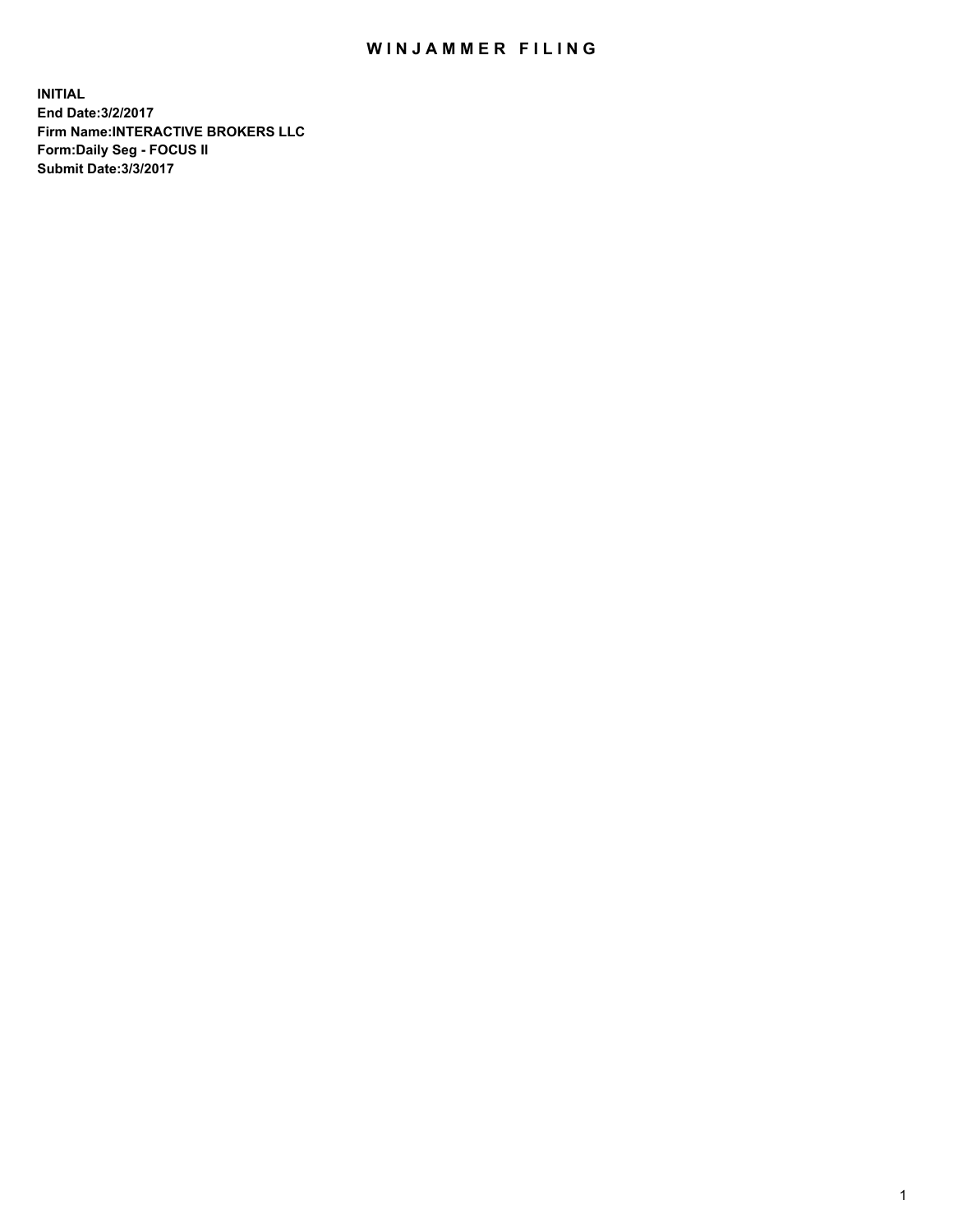## **INITIAL End Date:3/2/2017 Firm Name:INTERACTIVE BROKERS LLC Form:Daily Seg - FOCUS II Submit Date:3/3/2017 Daily Segregation - Cover Page**

| Name of Company<br><b>Contact Name</b><br><b>Contact Phone Number</b><br><b>Contact Email Address</b>                                                                                                                                                                                                                          | <b>INTERACTIVE BROKERS LLC</b><br>James Menicucci<br>203-618-8085<br>jmenicucci@interactivebrokers.c<br>om |
|--------------------------------------------------------------------------------------------------------------------------------------------------------------------------------------------------------------------------------------------------------------------------------------------------------------------------------|------------------------------------------------------------------------------------------------------------|
| FCM's Customer Segregated Funds Residual Interest Target (choose one):<br>a. Minimum dollar amount: ; or<br>b. Minimum percentage of customer segregated funds required:%; or<br>c. Dollar amount range between: and; or<br>d. Percentage range of customer segregated funds required between:% and%.                          | $\overline{\mathbf{0}}$<br>$\overline{\mathbf{0}}$<br>155,000,000 245,000,000<br>00                        |
| FCM's Customer Secured Amount Funds Residual Interest Target (choose one):<br>a. Minimum dollar amount: ; or<br>b. Minimum percentage of customer secured funds required:%; or<br>c. Dollar amount range between: and; or<br>d. Percentage range of customer secured funds required between: % and %.                          | $\overline{\mathbf{0}}$<br>$\mathbf 0$<br>80,000,000 120,000,000<br>00                                     |
| FCM's Cleared Swaps Customer Collateral Residual Interest Target (choose one):<br>a. Minimum dollar amount: ; or<br>b. Minimum percentage of cleared swaps customer collateral required:% ; or<br>c. Dollar amount range between: and; or<br>d. Percentage range of cleared swaps customer collateral required between:% and%. | $\overline{\mathbf{0}}$<br>$\underline{\mathbf{0}}$<br>0 <sub>0</sub><br>0 <sub>0</sub>                    |

Attach supporting documents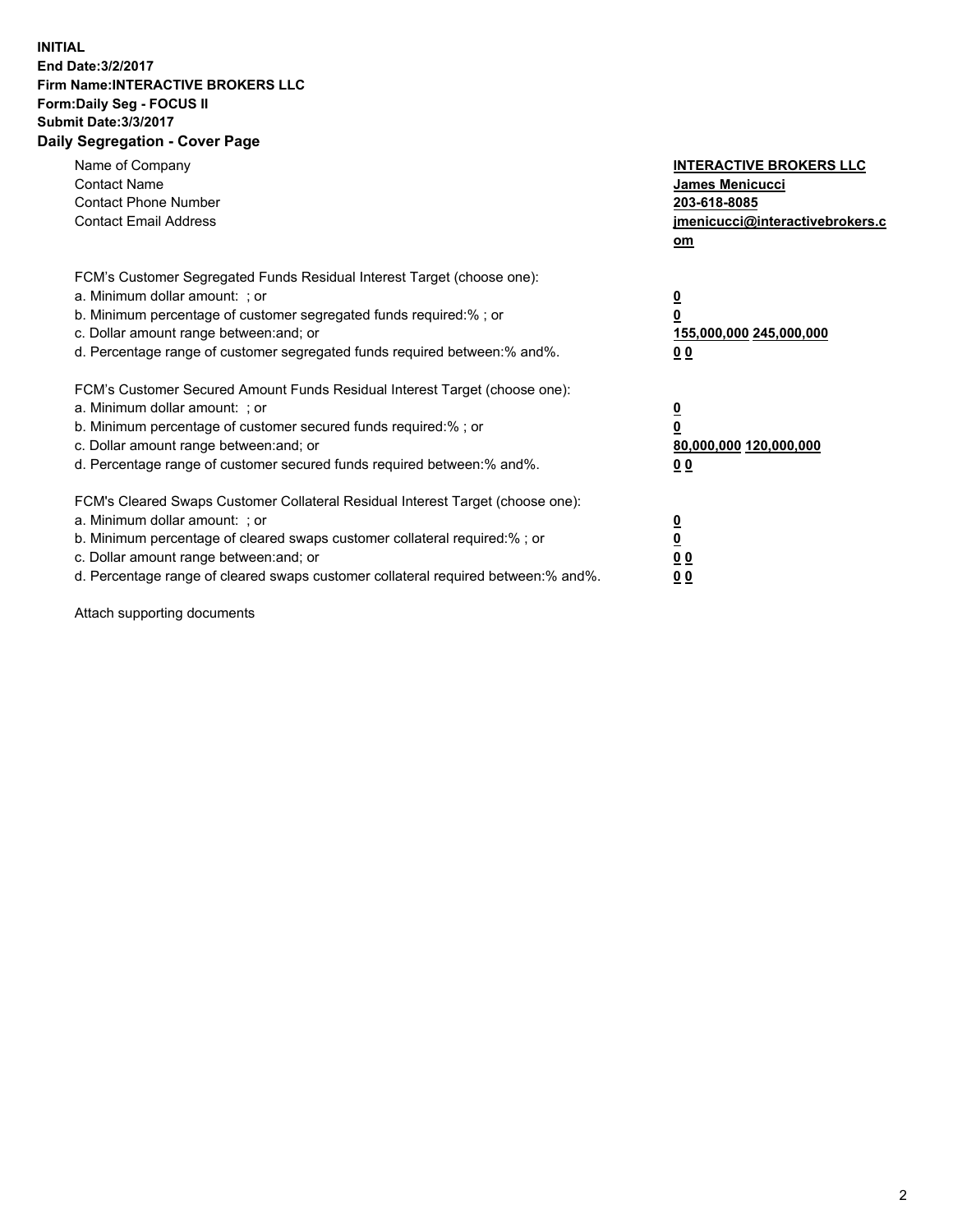**INITIAL End Date:3/2/2017 Firm Name:INTERACTIVE BROKERS LLC Form:Daily Seg - FOCUS II Submit Date:3/3/2017 Daily Segregation - Secured Amounts**

## Foreign Futures and Foreign Options Secured Amounts Amount required to be set aside pursuant to law, rule or regulation of a foreign government or a rule of a self-regulatory organization authorized thereunder **0** [7305] 1. Net ledger balance - Foreign Futures and Foreign Option Trading - All Customers A. Cash **351,404,771** [7315] B. Securities (at market) **0** [7317] 2. Net unrealized profit (loss) in open futures contracts traded on a foreign board of trade **9,862,590** [7325] 3. Exchange traded options a. Market value of open option contracts purchased on a foreign board of trade **244,179** [7335] b. Market value of open contracts granted (sold) on a foreign board of trade **-25,405** [7337] 4. Net equity (deficit) (add lines 1. 2. and 3.) **361,486,135** [7345] 5. Account liquidating to a deficit and account with a debit balances - gross amount **2,986,246** [7351] Less: amount offset by customer owned securities **0** [7352] **2,986,246** [7354] 6. Amount required to be set aside as the secured amount - Net Liquidating Equity Method (add lines 4 and 5) **364,472,381** [7355] 7. Greater of amount required to be set aside pursuant to foreign jurisdiction (above) or line 6. **364,472,381** [7360] FUNDS DEPOSITED IN SEPARATE REGULATION 30.7 ACCOUNTS 1. Cash in banks A. Banks located in the United States **0** [7500] B. Other banks qualified under Regulation 30.7 **0** [7520] **0** [7530] 2. Securities A. In safekeeping with banks located in the United States **416,431,735** [7540] B. In safekeeping with other banks qualified under Regulation 30.7 **0** [7560] **416,431,735** [7570] 3. Equities with registered futures commission merchants A. Cash **0** [7580] B. Securities **0** [7590] C. Unrealized gain (loss) on open futures contracts **0** [7600] D. Value of long option contracts **0** [7610] E. Value of short option contracts **0** [7615] **0** [7620] 4. Amounts held by clearing organizations of foreign boards of trade A. Cash **0** [7640] B. Securities **0** [7650] C. Amount due to (from) clearing organization - daily variation **0** [7660] D. Value of long option contracts **0** [7670] E. Value of short option contracts **0** [7675] **0** [7680] 5. Amounts held by members of foreign boards of trade A. Cash **74,122,528** [7700] B. Securities **0** [7710] C. Unrealized gain (loss) on open futures contracts **708,856** [7720] D. Value of long option contracts **244,179** [7730] E. Value of short option contracts **-25,405** [7735] **75,050,158** [7740] 6. Amounts with other depositories designated by a foreign board of trade **0** [7760] 7. Segregated funds on hand **0** [7765] 8. Total funds in separate section 30.7 accounts **491,481,893** [7770] 9. Excess (deficiency) Set Aside for Secured Amount (subtract line 7 Secured Statement Page 1 from Line 8) **127,009,512** [7380] 10. Management Target Amount for Excess funds in separate section 30.7 accounts **80,000,000** [7780] 11. Excess (deficiency) funds in separate 30.7 accounts over (under) Management Target **47,009,512** [7785]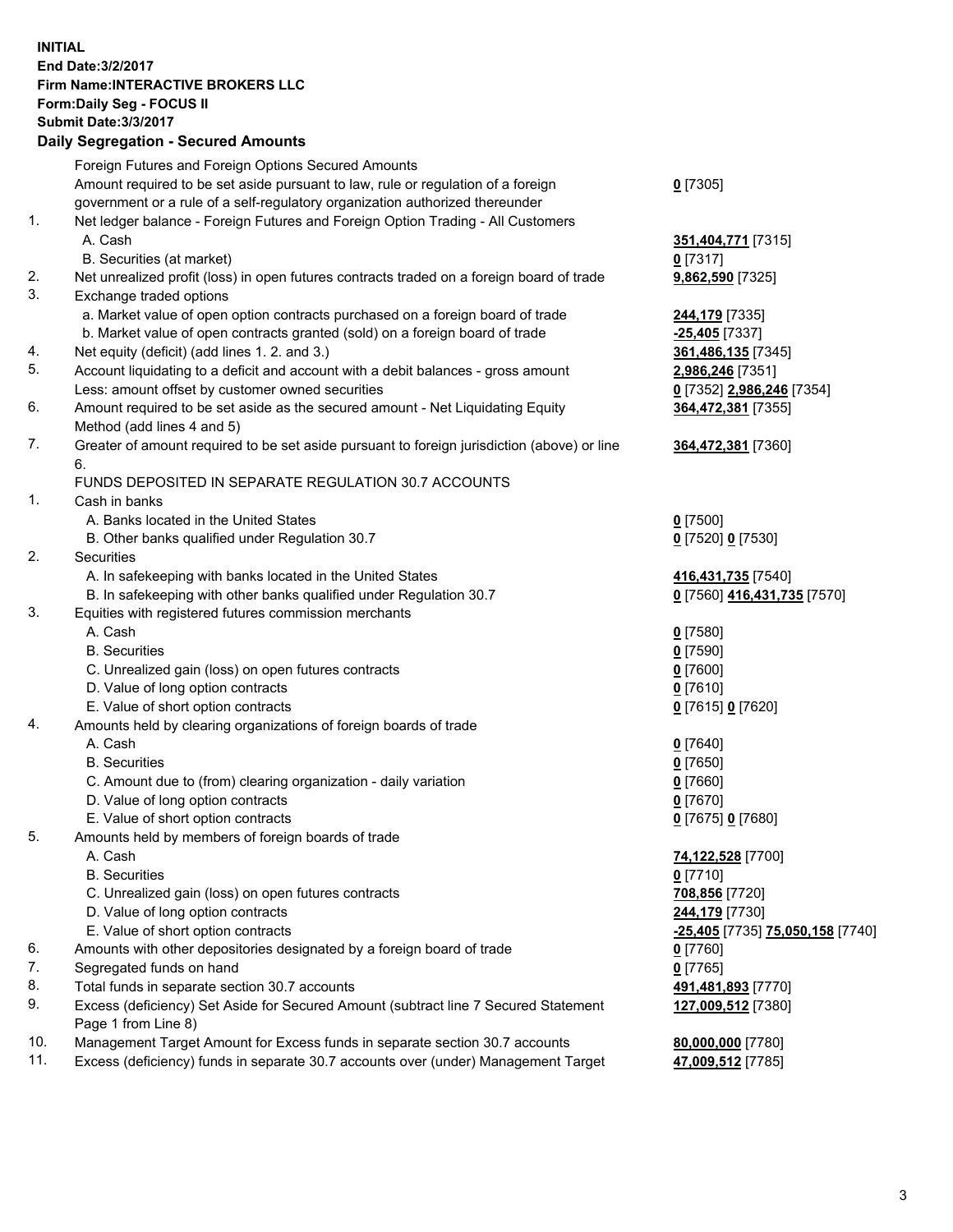**INITIAL End Date:3/2/2017 Firm Name:INTERACTIVE BROKERS LLC Form:Daily Seg - FOCUS II Submit Date:3/3/2017 Daily Segregation - Segregation Statement** SEGREGATION REQUIREMENTS(Section 4d(2) of the CEAct) 1. Net ledger balance A. Cash **3,477,484,812** [7010] B. Securities (at market) **0** [7020] 2. Net unrealized profit (loss) in open futures contracts traded on a contract market **-177,549,439** [7030] 3. Exchange traded options A. Add market value of open option contracts purchased on a contract market **123,842,227** [7032] B. Deduct market value of open option contracts granted (sold) on a contract market **-234,563,394** [7033] 4. Net equity (deficit) (add lines 1, 2 and 3) **3,189,214,206** [7040] 5. Accounts liquidating to a deficit and accounts with debit balances - gross amount **171,415** [7045] Less: amount offset by customer securities **0** [7047] **171,415** [7050] 6. Amount required to be segregated (add lines 4 and 5) **3,189,385,621** [7060] FUNDS IN SEGREGATED ACCOUNTS 7. Deposited in segregated funds bank accounts A. Cash **73,923,646** [7070] B. Securities representing investments of customers' funds (at market) **1,995,599,815** [7080] C. Securities held for particular customers or option customers in lieu of cash (at market) **0** [7090] 8. Margins on deposit with derivatives clearing organizations of contract markets A. Cash **18,817,356** [7100] B. Securities representing investments of customers' funds (at market) **1,444,040,218** [7110] C. Securities held for particular customers or option customers in lieu of cash (at market) **0** [7120] 9. Net settlement from (to) derivatives clearing organizations of contract markets **16,125,396** [7130] 10. Exchange traded options A. Value of open long option contracts **123,828,655** [7132] B. Value of open short option contracts **-234,561,930** [7133] 11. Net equities with other FCMs A. Net liquidating equity **0** [7140] B. Securities representing investments of customers' funds (at market) **0** [7160] C. Securities held for particular customers or option customers in lieu of cash (at market) **0** [7170] 12. Segregated funds on hand **0** [7150] 13. Total amount in segregation (add lines 7 through 12) **3,437,773,156** [7180] 14. Excess (deficiency) funds in segregation (subtract line 6 from line 13) **248,387,535** [7190] 15. Management Target Amount for Excess funds in segregation **155,000,000** [7194] **93,387,535** [7198]

16. Excess (deficiency) funds in segregation over (under) Management Target Amount Excess